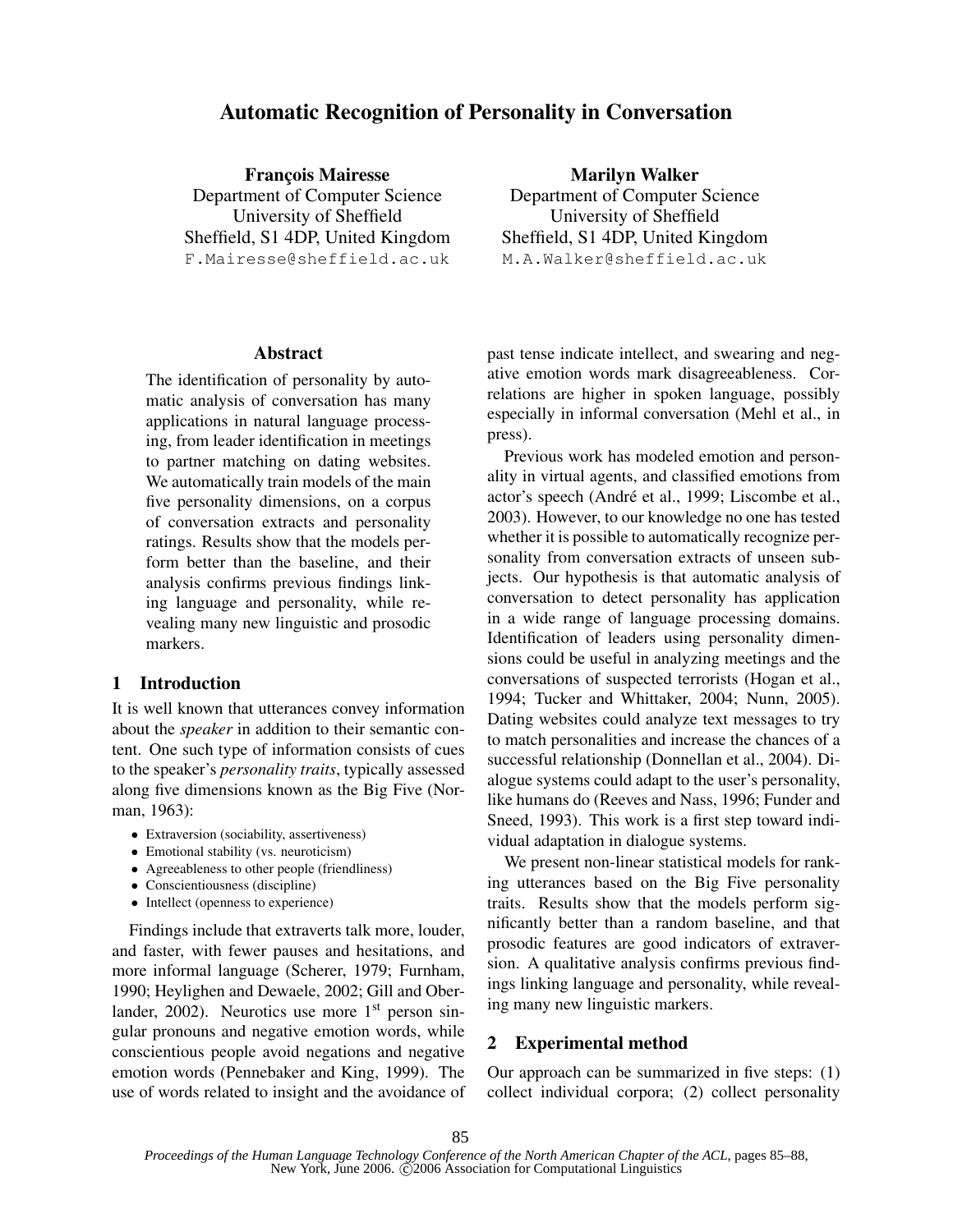ratings for each participant; (3) extract relevant features from the texts; (4) build statistical models of the personality ratings based on the features; and (5) test the learned models on the linguistic outputs of unseen individuals.

## 2.1 Spoken language and personality ratings

The data consists of daily-life conversation extracts of 96 participants wearing an Electronically Activated Recorder (EAR) for two days, collected by Mehl et al. (in press). To preserve the participants' privacy, random bits of conversation were recorded, and only the *participants'* utterances were transcribed, making it impossible to reconstruct whole conversations. The corpus contains 97,468 words and 15,269 utterances. Table 1 shows utterances for two participants judged as introvert and extravert.

| Introvert:                                                        |
|-------------------------------------------------------------------|
| - Yeah you would do kilograms. Yeah I see what you're saying.     |
| - On Tuesday I have class. I don't know.                          |
| - I don't know. A16. Yeah, that is kind of cool.                  |
| - I don't know. I just can't wait to be with you and not have     |
| to do this every night, you know?                                 |
| - Yeah. You don't know. Is there a bed in there? Well ok just     |
| <b>Extravert:</b>                                                 |
| - That's my first yogurt experience here. Really watery. Why?     |
| - Damn. New game.                                                 |
| $-Oh.$                                                            |
| - Yeah, but he, they like each other. He likes her.               |
| - They are going to end up breaking up and he's going to be like. |

Table 1: Extracts from the corpus, for participants rated as extremely introvert and extravert.

Between 5 and 7 independent observers scored each extract using the Big Five Inventory (John and Srivastava, 1999). Mehl et al. (in press) report strong inter-observer reliabilities for all dimensions  $(r = 0.84, p < 0.01)$ . Average observers' ratings were used as the scores for our experiments.

### 2.2 Feature selection

Features are *automatically* extracted from each extract (see Table 2). We compute the ratio of words in each category from the LIWC utility (Pennebaker et al., 2001), as those features are correlated with the Big Five dimensions (Pennebaker and King, 1999). Additional psychological characteristics were computed by averaging word feature counts from the MRC psycholinguistic database (Coltheart, 1981). In an attempt to capture initiative-taking in conversation (Walker and Whittaker, 1990; Furnham, 1990), we introduce utterance type features using heuristics on the parse tree to tag each utterance as a command, prompt, question or assertion. Overall tagging accuracy over 100 randomly selected utterances is 88%. As personality influences speech, we also use Praat

#### LIWC FEATURES (Pennebaker et al., 2001):

- · STANDARD COUNTS:
- Word count (WC), words per sentence (WPS), type/token ratio (Unique), words captured (Dic), words longer than 6 letters (Sixltr), negations (Negate), assents (Assent), articles (Article), prepositions (Preps), numbers (Number)
- Pronouns (Pronoun): 1<sup>st</sup> person singular (I), 1<sup>st</sup> person plural (We), total 1<sup>st</sup> person (Self), total 2<sup>nd</sup> person (You), total 3rd person (Other)

#### · PSYCHOLOGICAL PROCESSES:

- Affective or emotional processes (Affect): positive emotions (Posemo), positive feelings (Posfeel), optimism and energy (Optim), negative emotions (Negemo), anxiety or fear (Anx), anger (Anger), sadness (Sad)
- Cognitive Processes (Cogmech): causation (Cause), insight (Insight), discrepancy (Discrep), inhibition (Inhib), tentative (Tentat), certainty (Certain)
- Sensory and perceptual processes (Senses): seeing (See), hearing (Hear), feeling (Feel)
- Social processes (Social): communication (Comm), other references to people (Othref), friends (Friends), family (Family), humans (Humans)

#### · RELATIVITY:

- Time (Time), past tense verb (Past), present tense verb (Present), future tense verb (Future)
- Space (Space): up (Up), down (Down), inclusive (Incl), exclusive (Excl) - Motion (Motion)
- · PERSONAL CONCERNS:
- Occupation (Occup): school (School), work and job (Job), achievement (Achieve)
- Leisure activity (Leisure): home (Home), sports (Sports), television and movies (TV), music (Music)
- Money and financial issues (Money)
- Metaphysical issues (Metaph): religion (Relig), death (Death), physical states and functions (Physcal), body states and symptoms (Body), sexuality (Sexual), eating and drinking (Eating), sleeping (Sleep), grooming (Groom)
- · OTHER DIMENSIONS:

- Punctuation (Allpct): period (Period), comma (Comma), colon (Colon), semi-colon (Semic), question (Qmark), exclamation (Exclam), dash (Dash), quote (Quote), apostrophe (Apostro), parenthesis (Parenth), other (Otherp) - Swear words (Swear), nonfluencies (Nonfl), fillers (Fillers)

#### MRC FEATURES (Coltheart, 1981):

Number of letters (Nlet), phonemes (Nphon), syllables (Nsyl), Kucera-Francis written frequency (K-F-freq), Kucera-Francis number of categories (K-F-ncats), Kucera-Francis number of samples (K-F-nsamp), Thorndike-Lorge written frequency (T-L-freql), Brown verbal frequency (Brownfreq), familiarity rating (Fam), concreteness rating (Conc), imageability rating (Imag), meaningfulness Colorado Norms (Meanc), meaningfulness Paivio Norms (Meanp), age of acquisition (AOA)

#### UTTERANCE TYPE FEATURES:

Ratio of commands (Command), prompts or back-channels (Prompt), questions (Question), assertions (Assertion)

#### PROSODIC FEATURES:

Average, minimum, maximum and standard deviation of the voice's pitch in Hz (Pitch-mean, Pitch-min, Pitch-max, Pitch-stddev) and intensity in dB (Int-mean, Int-min, Int-max, Int-stddev), voiced time (Voiced) and speech rate (Word-per-sec)

Table 2: Description of all features, with feature labels in brackets.

(Boersma, 2001) to compute prosodic features characterizing the voice's pitch, intensity, and speech rate.

### 2.3 Statistical model

By definition, personality evaluation assesses relative differences between individuals, e.g. one per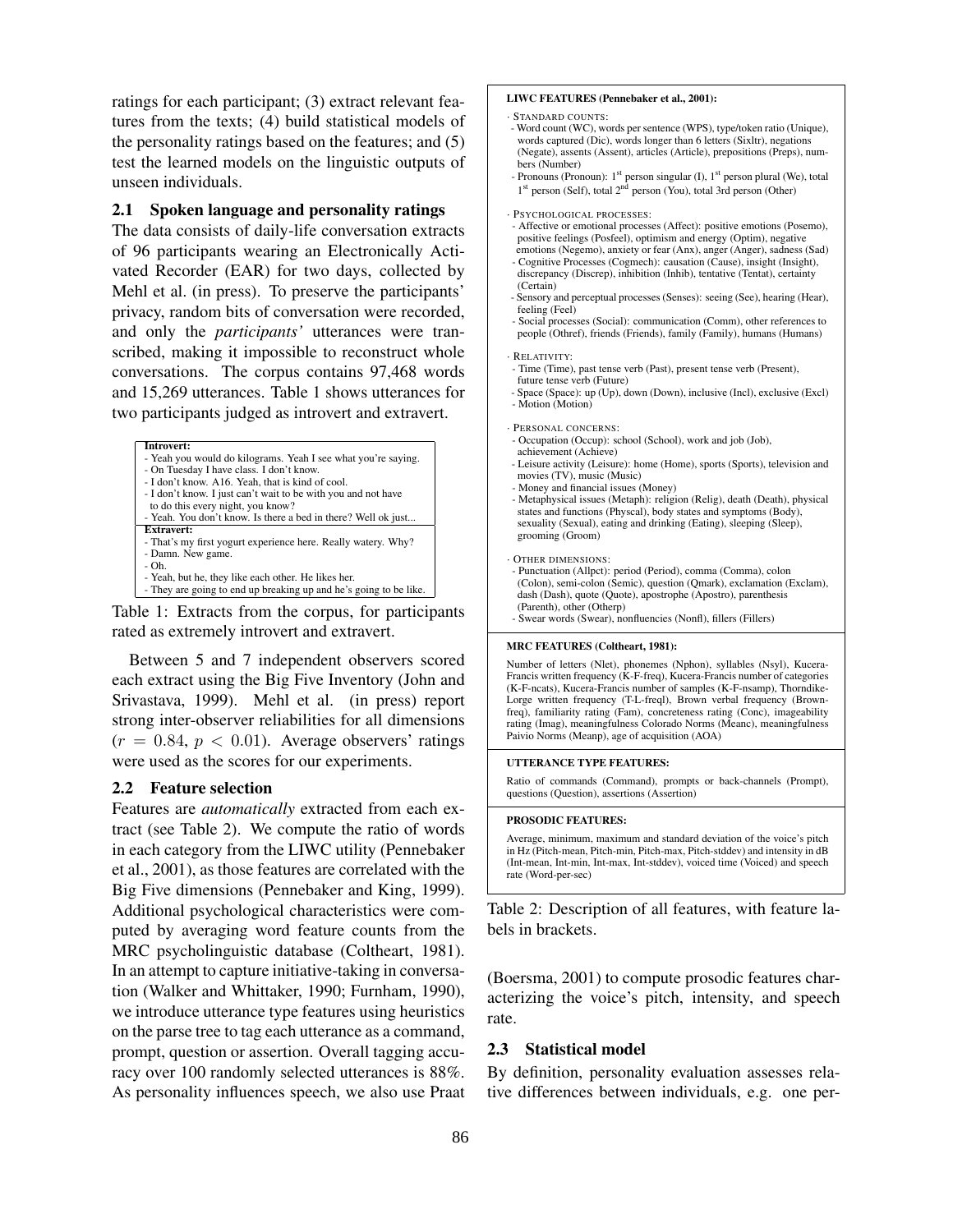son is described as an extravert because the average population is not. Thus, we formulate personality recognition as a ranking problem: given two individuals' extracts, which shows more extraversion?

Personality models are trained using RankBoost, a boosting algorithm for ranking, for each Big Five trait using the observers' ratings of personality (Freund et al., 1998). RankBoost expresses the learned models as rules, which support the analysis of differences in the personality models (see section 3). Each rule modifies the conversation extract's ranking score by  $\alpha$  whenever a feature value exceeds experimentally learned thresholds, e.g. Rule 1 of the extraversion model in Table 4 increases the score of an extract by  $\alpha = 1.43$  if the speech rate is above 0.73 words per second. Models are evaluated by a ranking error function which reports the percentage of misordered pairs of conversation extracts.

# 3 Results

The features characterize many aspects of language production: utterance types, content and syntax (LIWC), psycholinguistic statistics (MRC), and prosody. To evaluate how each feature set contributes to the final result, we trained models with the full feature set and with each set individually. Results are summarized in Table 3. The baseline is a model ranking extracts randomly, producing a ranking error of 0.5 on average. Results are averaged over a 10 fold cross-validation.

| Feature set                                             | All            | LIWC           | MRC           | Type Pros         |                        |  |  |  |  |
|---------------------------------------------------------|----------------|----------------|---------------|-------------------|------------------------|--|--|--|--|
| Set size                                                | 117            | 88             | 14            |                   |                        |  |  |  |  |
| Extraversion                                            | $0.35 \bullet$ | $0.36 \bullet$ | 0.45          |                   | $0.55 \t 0.26 \bullet$ |  |  |  |  |
| Emot. stability                                         | 0.40           | 0.41           | $0.39\bullet$ | $0.43$ 0.45       |                        |  |  |  |  |
| Agreeableness                                           | $0.31 -$       | $0.32 \bullet$ | 0.44          | $0.45 \quad 0.54$ |                        |  |  |  |  |
| Conscientious.                                          | $0.33\bullet$  | $0.36\bullet$  | $0.41\bullet$ | $0.44 \quad 0.55$ |                        |  |  |  |  |
| Intellect                                               | $0.38\bullet$  | $0.37\bullet$  | 0.41          | 0.49              | 0.44                   |  |  |  |  |
| • statistically significant improvement over the random |                |                |               |                   |                        |  |  |  |  |

*•* statistically significant improvement over the random ordering baseline (two-tailed paired t-test, *p <* 0*.*05)

Table 3: Ranking errors over a 10 fold crossvalidation for different feature sets (Type=utterance type, Pros=prosody). Best models are in bold.

Paired t-tests show that models of extraversion, agreeableness, conscientiousness and intellect using all features are better than the random ordering baseline (two-tailed,  $p < 0.05$ )<sup>1</sup>. Emotional stability is the most difficult trait to model, while agreeableness and conscientiousness produce the best results, with ranking errors of 0.31 and 0.33 respectively. Table 3 shows that LIWC features perform significantly better than the baseline for all dimensions but emotional stability, while emotional stability is best predicted by MRC features. Interestingly, prosodic features are very good predictors of extraversion, with a lower ranking error than the full feature set (0.26), while utterance type features on their own never outperform the baseline.

The RankBoost rules indicate the impact of each feature on the recognition of a personality trait by the magnitude of the parameter  $\alpha$  associated with that feature. Table 4 shows the rules with the most impact on each best model, with the associated  $\alpha$ values. The feature labels are in Table 2. For example, the model of extraversion confirms previous findings by associating this trait with a high speech rate (Rules 1 and 4) and longer conversations (Rule 5). But many new markers emerge: extraverts speak with a high pitch (Rules 2, 6 and 7), while introverts' pitch varies a lot (Rules 15, 18 and 20). Agreeable people use longer words but shorter sentences (Rule 1 and 20), while swear words reduce the agreeableness score (Rules 12, 18 and 19). As expected, conscientious people talk a lot about their job (Rule 1), while unconscientious people swear a lot and speak loudly (Rules 19 and 20). Our models contain many additional personality cues which aren't identified through a typical correlational analysis.

# 4 Conclusion

We showed that personality can be recognized automatically in conversation. To our knowledge, this is the first report of experiments testing trained models on unseen subjects. There are models for each dimension that perform significantly better than the baseline. Combinations of these models may be useful to identify important personality types in different NLP applications, e.g. a combination of extraversion, emotional stability and intellect indicates leadership, while low intellect, extraversion and agreeableness are correlated with perceptions of trustworthiness.

One limitation for applications involving speech recognition is that recognition errors will introduce noise in all features except prosodic features, and prosodic features on their own are only effective in the extraversion model. However, our data set is relatively small (96 subjects) so we expect that more

<sup>&</sup>lt;sup>1</sup>We also built models of self-reports of personality, but none of them significantly outperforms the baseline.